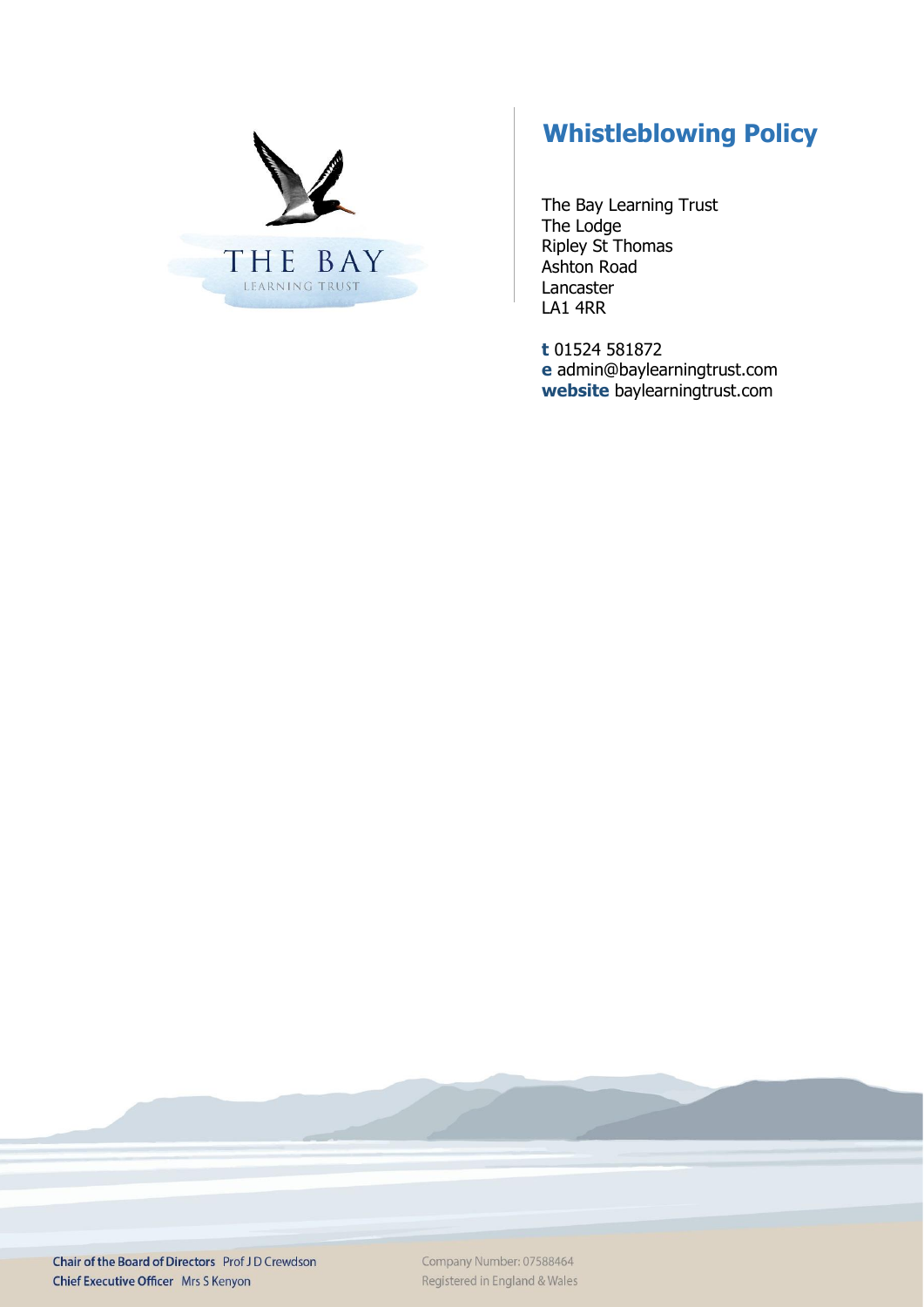## **Document Control**

| This document has been approved for<br>operation within: | <b>All Trust Establishments</b> |
|----------------------------------------------------------|---------------------------------|
| <b>Date effective from</b>                               | October 2021                    |
| Date of next review                                      | October 2022                    |
| <b>Review period</b>                                     | 12 months                       |
| <b>Status</b>                                            | <b>Statutory</b>                |
| Owner                                                    | <b>The Bay Learning Trust</b>   |
| <b>Version</b>                                           | v1.0                            |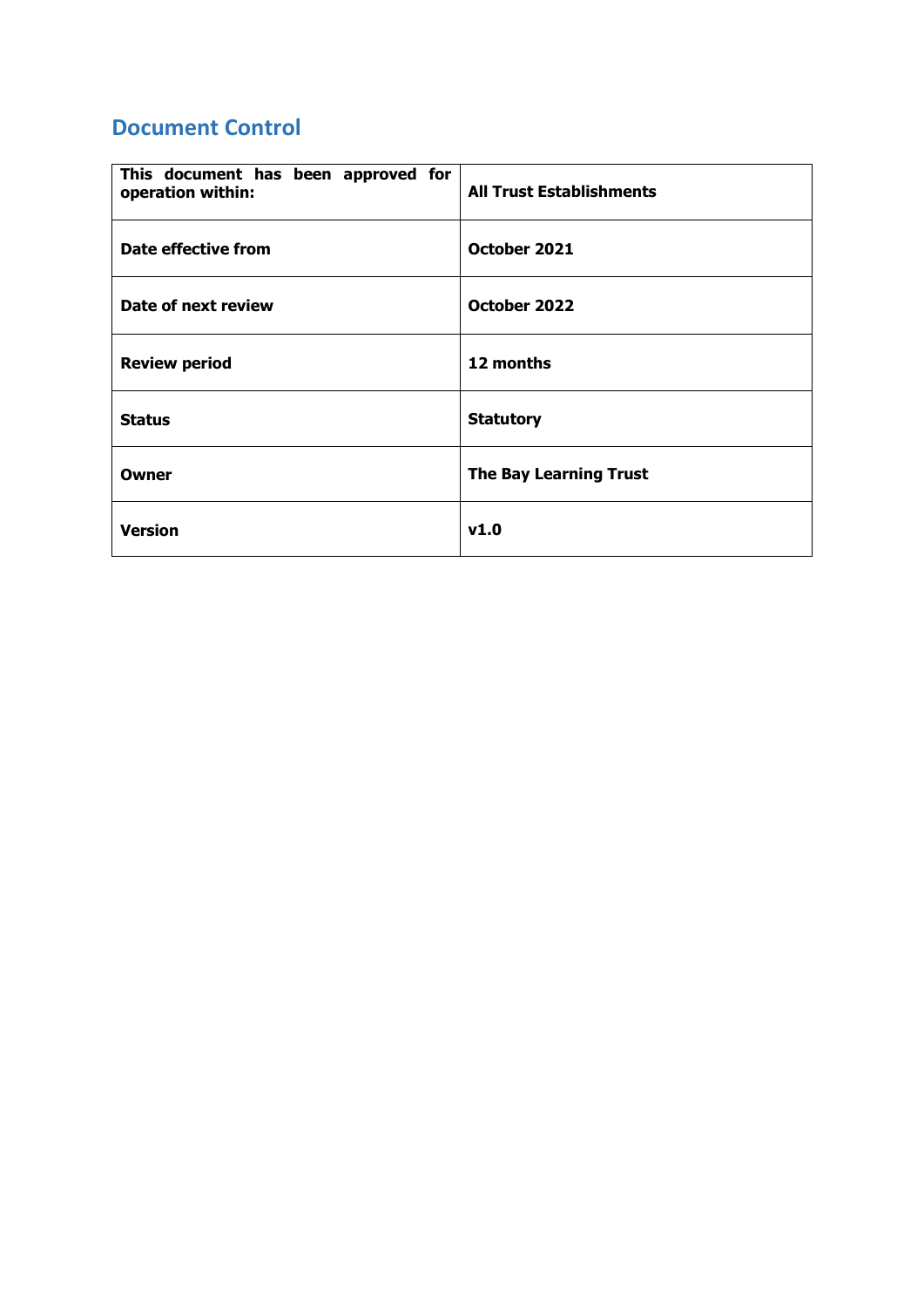#### **THE BAY LEARNING TRUST**

#### **WHISTLEBLOWING POLICY**

#### 1 **SCOPE AND PURPOSE**

- 1.1 The Bay Learning Trust ("the Trust") is committed to conducting itself with honesty and integrity, and it expects all staff to maintain high standards. However, all organisations face the risk of things going wrong from time to time, or of unknowingly harbouring illegal or unethical conduct. A culture of openness and accountability is essential in order to prevent such situations occurring or to address them when they do occur.
- 1.2 The aims of this policy are:
	- 1.2.1 to encourage staff to report suspected wrongdoing as soon as possible, in the knowledge that their concerns will be taken seriously and investigated as appropriate, and that their confidentiality will be respected;
	- 1.2.2 to provide staff with guidance as to how to raise those concerns; and
	- 1.2.3 to reassure staff that they should be able to raise genuine concerns in good faith without fear of reprisals, even if they turn out to be mistaken.
- 1.3 This policy does not form part of any employee's contract of employment and it may be amended at any time.

### 1.4 **In this policy references to personnel/bodies are to the personnel/bodies present within the Academy at which the particular member of staff reading or exercising the policy is engaged**

#### 2 **WHO IS COVERED BY THIS POLICY?**

2.1 This policy applies to all individuals working at all levels of the Trust, including officers, directors, employees, consultants, contractors, trainees, homeworkers, part-time and fixed-term workers, casual and agency staff and volunteers (collectively referred to as **staff** in this policy).

#### 3 **WHO IS RESPONSIBLE FOR THE POLICY?**

- 3.1 The **Trust** has overall responsibility for this policy, and for reviewing the effectiveness of actions taken in response to concerns raised under this policy.
- 3.2 The Whistleblowing Officer, Fiona Graham, has day-to-day operational responsibility for this policy, and must ensure that all managers and other staff who may deal with concerns or investigations under this policy receive regular and appropriate training.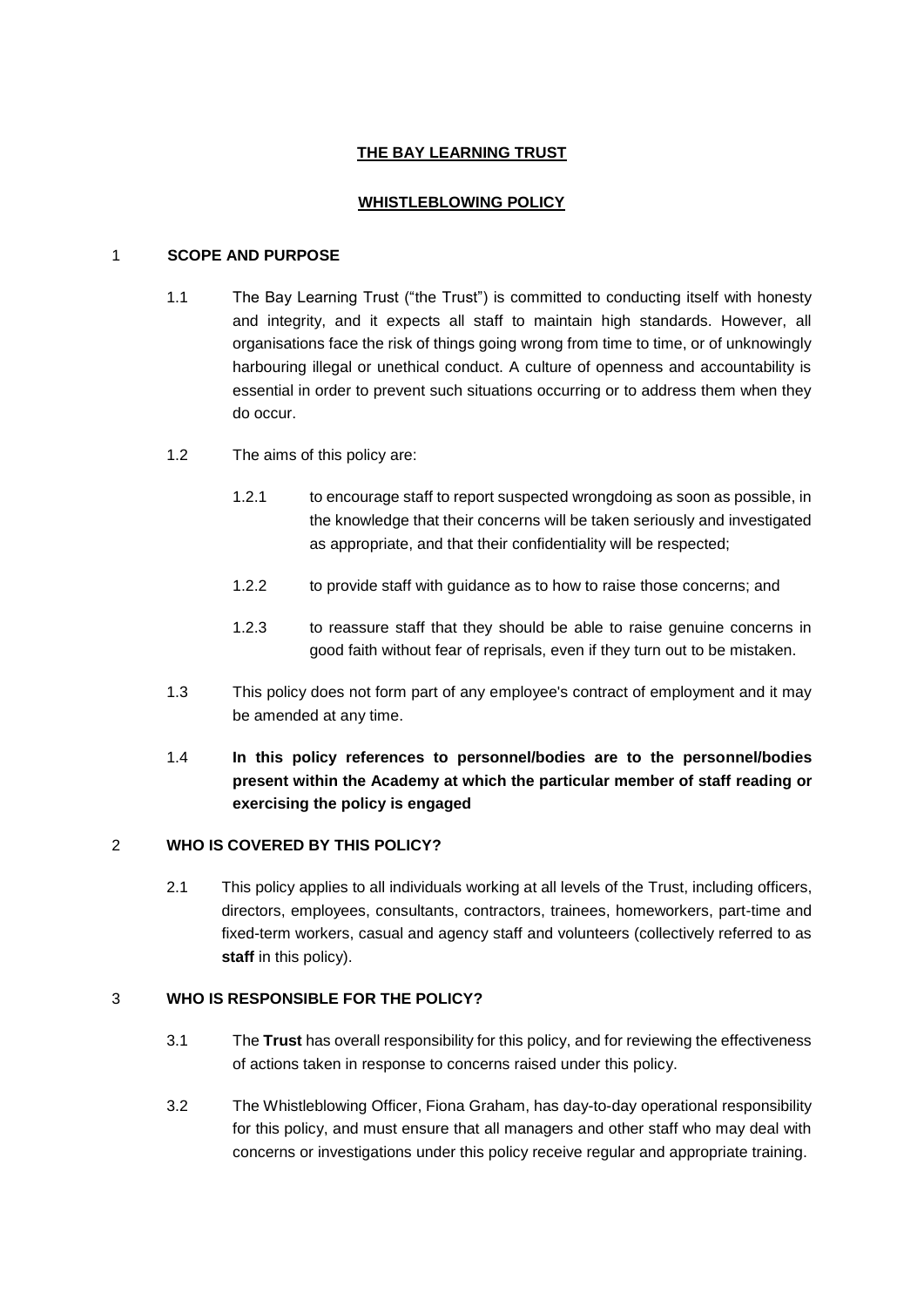3.3 All staff are responsible for the success of this policy and should ensure that they use it to disclose any suspected danger or wrongdoing.

#### 4 **WHAT IS WHISTLEBLOWING?**

- 4.1 **Whistleblowing** is the disclosure of information which relates to suspected wrongdoing or dangers at work. This may include:
	- 4.1.1 criminal activity;
	- 4.1.2 miscarriages of justice;
	- 4.1.3 danger to health and safety;
	- 4.1.4 damage to the environment;
	- 4.1.5 failure to comply with any legal or professional obligation or regulatory requirements;
	- 4.1.6 bribery;
	- 4.1.7 financial fraud or mismanagement;
	- 4.1.8 negligence;
	- 4.1.9 breach of the Trust's internal policies and procedures;
	- 4.1.10 conduct likely to damage the Trust's reputation;
	- 4.1.11 unauthorised disclosure of confidential information;
	- 4.1.12 concerns about the harm or risk of harm to children;
	- 4.1.13 the deliberate concealment of any of the above matters.
- 4.2 A **whistleblower** is a person who raises a genuine concern relating to any of the above. If a member of staff has any genuine concerns related to suspected wrongdoing or danger affecting any of the Trust's activities (**a whistleblowing concern**) they should report it under this policy.
- 4.3 This policy should not be used for complaints relating to a member of staff's own personal circumstances, such as the way they have been treated at work. In those cases the member of staff should use the Trust's Grievance Procedure or Antiharassment and Bullying Policy as appropriate.
- 4.4 If a member of staff is uncertain whether something is within the scope of this policy they should seek advice from the Whistleblowing Officer, whose contact details are at the end of this policy.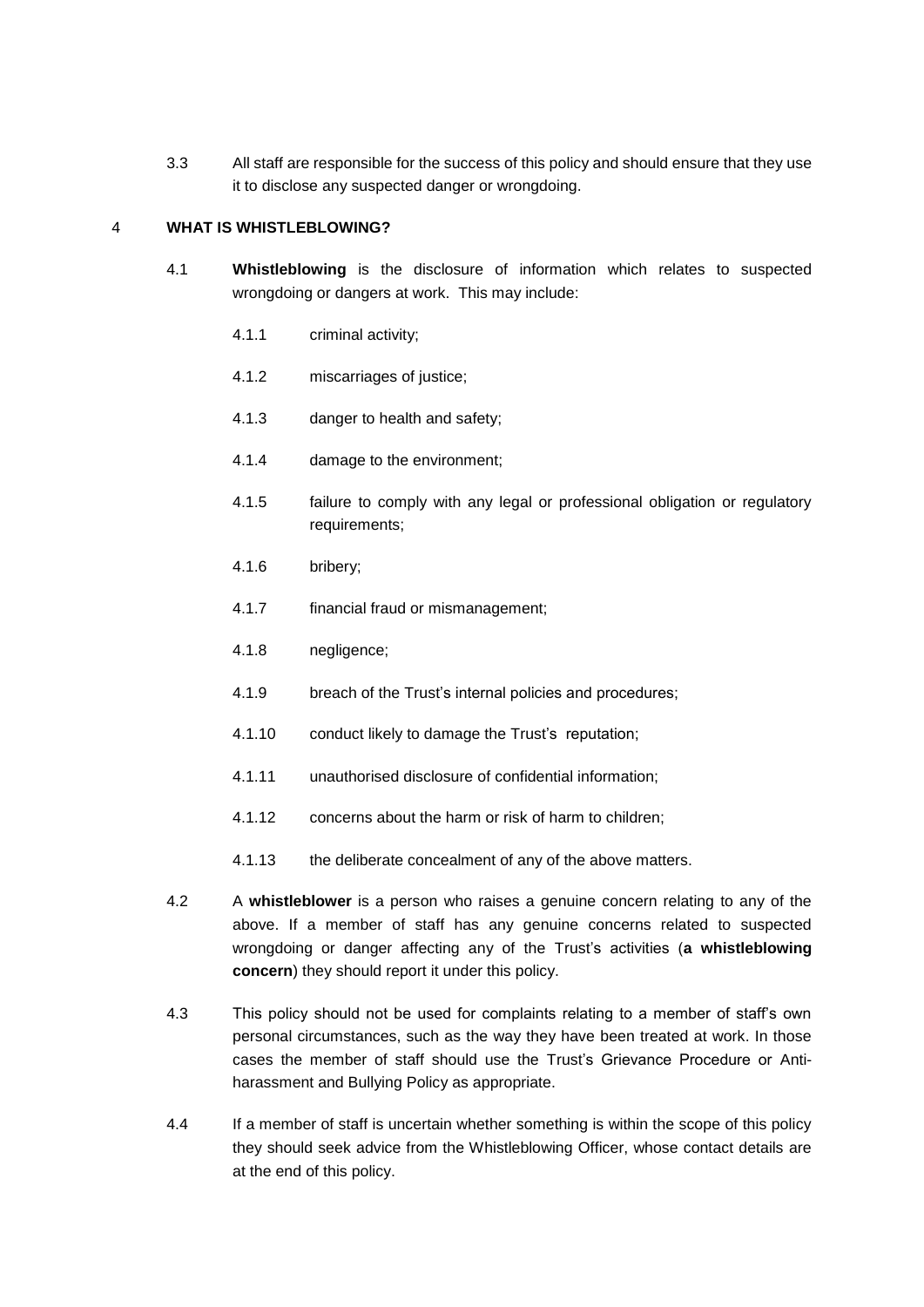#### 5 **RAISING A WHISTLEBLOWING CONCERN**

- 5.1 The Trust hopes that in many cases staff will be able to raise any concerns with their line manager, **the Senior Leadership Team** or **Principal**. A member of staff may tell them in person or put the matter in writing if they prefer. They may be able to agree a way of resolving the member of staff's concern quickly and effectively. In some cases they may refer the matter to the Whistleblowing Officer.
- 5.2 However, where the matter is more serious, or the member of staff feels that their line manager, **the Senior Leadership Team** or the **Principal** has not addressed the concern, or they prefer not to raise it with them for any reason, they should contact the Whistleblowing Officer. Contact details are set out at the end of this policy.

#### 6 **CONFIDENTIALITY**

- 6.1 The Trust hopes that staff will feel able to voice whistleblowing concerns openly under this policy. However, if a member of staff wants to raise a concern confidentially, the Trust will make every effort to keep their identity secret. If it is necessary for anyone investigating the concern to know the member of staff's identity, the Trust will discuss this with them.
- 6.2 The Trust does not encourage staff to make disclosures anonymously. Proper investigation may be more difficult or impossible if it cannot obtain further information from the member of staff raising the concern. It is also more difficult to establish whether any allegations are credible. Whistleblowers who are concerned about possible reprisals if their identity is revealed should come forward to the Whistleblowing Officer and appropriate measures can then be taken to preserve confidentiality. If a member of staff is in any doubt they can seek advice from Public Concern at Work, the independent whistleblowing charity, who offer a confidential helpline. Their contact details are at the end of this policy.

#### 7 **INVESTIGATION AND OUTCOME**

- 7.1 Once a member of staff has raised a concern, the Trust will arrange a meeting with them as soon as possible to discuss their concern. A member of staff may bring a colleague or union representative to any meetings under this policy. The companion must respect the confidentiality of the disclosure and any subsequent investigation.
- 7.2 The Trust will take down a written summary of the member of staff's concern and provide them with a copy after the meeting. The Trust will also aim to provide an indication of how it proposes to deal with the matter.
- 7.3 The Trust will carry out an initial assessment to determine the scope of any investigation. The **Trust** will inform the member of staff of the outcome of its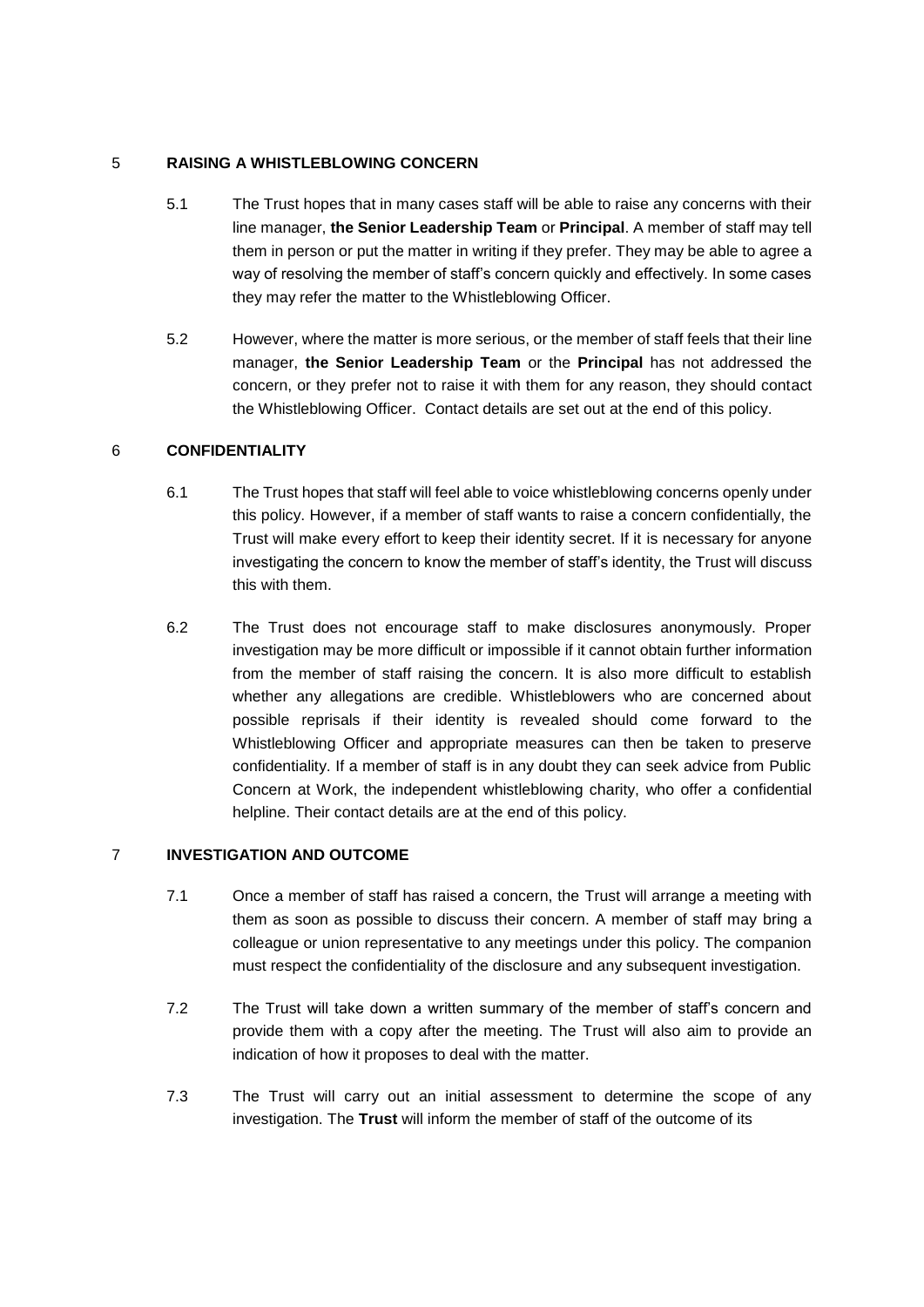assessment. The member of staff may be required to attend additional meetings in order to provide further information.

- 7.4 In some cases the **Trust** may appoint an investigator or team of investigators including staff with relevant experience of investigations or specialist knowledge of the subject matter. The investigator(s) may make recommendations for change to enable the Trust to minimise the risk of future wrongdoing.
- 7.5 The Trust will aim to keep the member of staff who raised the concern informed of the progress of the investigation and its likely timescale. However, sometimes the need for confidentiality may prevent the **Trust** giving the member of staff specific details of the investigation or any disciplinary action taken as a result. Any information about the investigation should be treated as confidential.
- 7.6 If the **Trust** concludes that a whistleblower has made false allegations maliciously or with a view to personal gain, the whistleblower will be subject to disciplinary action.

#### 8 **IF A MEMBER OF STAFF IS NOT SATISFIED**

- 8.1 While the Trust cannot always guarantee the outcome the member of staff raising the complaint may be seeking, it will try to deal with the concern fairly and in an appropriate way. By using this policy staff can help the Trust achieve this.
- 8.2 If a member of staff is not happy with the way in which their concern is being handled or wishes to report a concern to someone other than the Whistleblowing Officer, they can raise it with the Whistleblowing Trustee (details at the end of the policy).

#### 9 **EXTERNAL DISCLOSURES**

- 9.1 The aim of this policy is to provide an internal mechanism for reporting, investigating and remedying any wrongdoing in the workplace. In most cases staff should not find it necessary to alert anyone externally.
- 9.2 The law recognises that in some circumstances it may be appropriate for staff to report their concerns to an external body such as a regulator. It will very rarely if ever be appropriate to alert the media. The **Trust** strongly encourages staff to seek advice before reporting a concern to anyone external. The independent whistleblowing charity, Public Concern at Work, operates a confidential helpline. They also have a list of prescribed regulators for reporting certain types of concern. Their contact details are at the end of this policy.
- 9.3 Whistleblowing concerns usually relate to the conduct of the Trust's staff, but they may sometimes relate to the actions of a third party, such as a supplier or service provider. In some circumstances the law will protect staff if they raise the matter with the third party directly. However, the Trust encourages staff to report such concerns internally first. Staff should contact their line manager, the Senior Leadership Team or the Whistleblowing Officer for guidance.